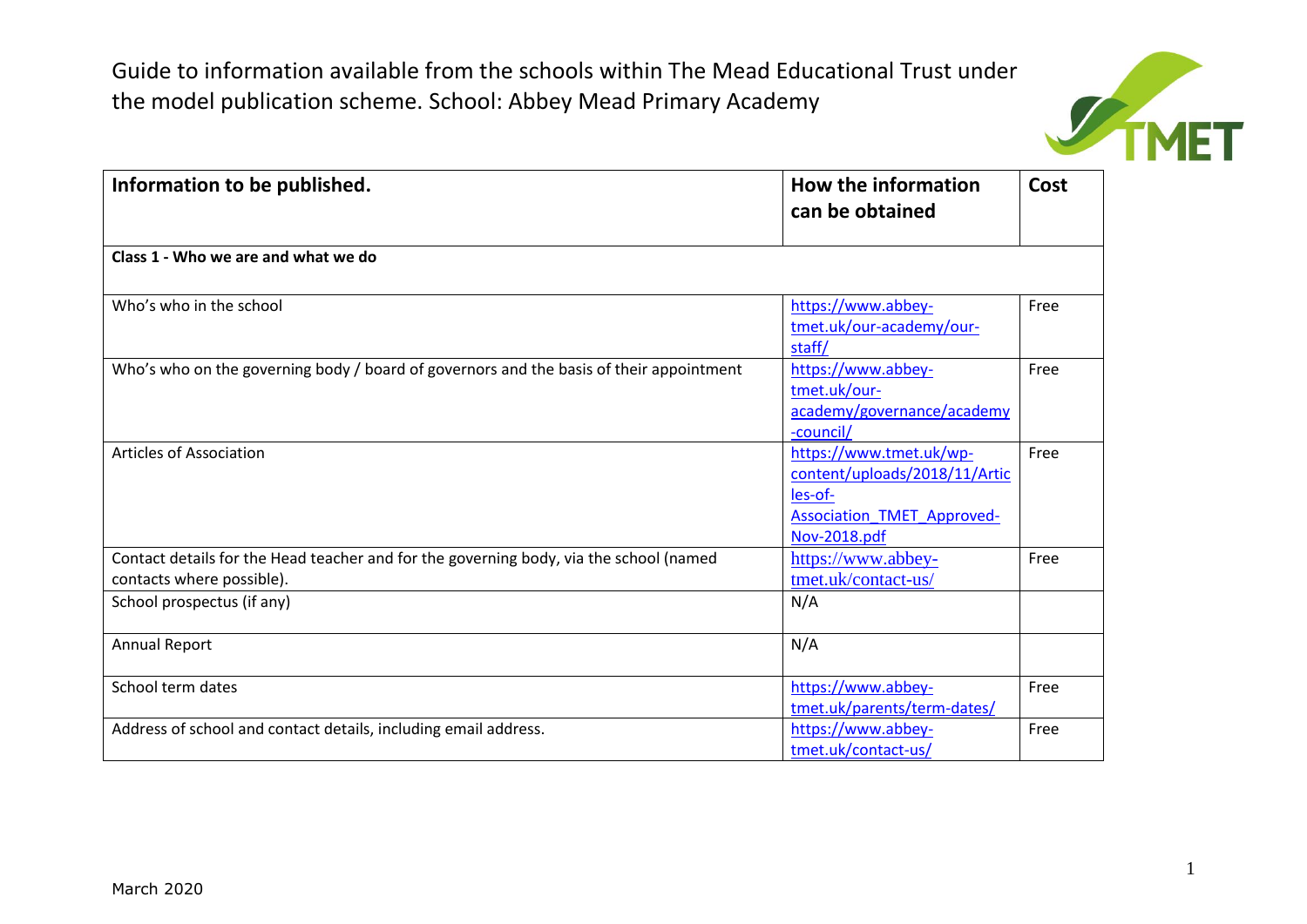| Class 2 - What we spend and how we spend it                                                    |                                 |      |
|------------------------------------------------------------------------------------------------|---------------------------------|------|
| Annual budget plan and financial statements:                                                   |                                 | Free |
| Annual Accounts - Trust level                                                                  | <b>Annual Accounts</b>          |      |
| Gender Pay Gap - Trust level                                                                   | <b>Gender Pay Gap</b>           |      |
| Master Funding Agreement - Trust level                                                         | <b>Master Funding Agreement</b> |      |
| Pupil Premium - Academy level                                                                  | <b>Pupil Premium</b>            |      |
| Sports Premium - Academy level                                                                 | <b>Sports Premium</b>           |      |
| Catch Up Numeracy Fund -Academy level                                                          | N/A                             |      |
| Catch Up Literacy Fund - Academy level                                                         | N/A                             |      |
| Specific Grants (National lottery for example) - Academy level                                 | N/A                             |      |
|                                                                                                |                                 |      |
| Capital funding                                                                                | Hard Copy by Request            | Free |
|                                                                                                |                                 |      |
| Financial audit reports                                                                        | Hard Copy by Request            | Free |
|                                                                                                |                                 |      |
| Details of expenditure items over £2000 - published at least annually but at a more frequent   | Hard Copy by Request            | Free |
| quarterly or six-monthly interval where practical.                                             |                                 |      |
|                                                                                                |                                 |      |
| Pay policy                                                                                     | Hard Copy by Request            | Free |
|                                                                                                |                                 |      |
| Staff allowances and expenses that can be incurred or claimed, with totals paid to individual  | Hard Copy by Request            | Free |
| senior staff members (Senior Leadership Team or equivalent, whose basic actual salary is at    |                                 |      |
| least £60,000 per annum) by reference to categories.                                           |                                 |      |
|                                                                                                |                                 |      |
| Staffing, pay and grading structure. As a minimum the pay information should include salaries  | Hard Copy by Request            | Free |
| for senior staff (Senior Leadership Team or equivalent as above) in bands of £10,000; for more |                                 |      |
| junior posts, by salary range.                                                                 |                                 |      |
| Governors' allowances that can be incurred or claimed, and a record of total payments made     | Hard Copy by Request            | Free |
| to individual governors.                                                                       |                                 |      |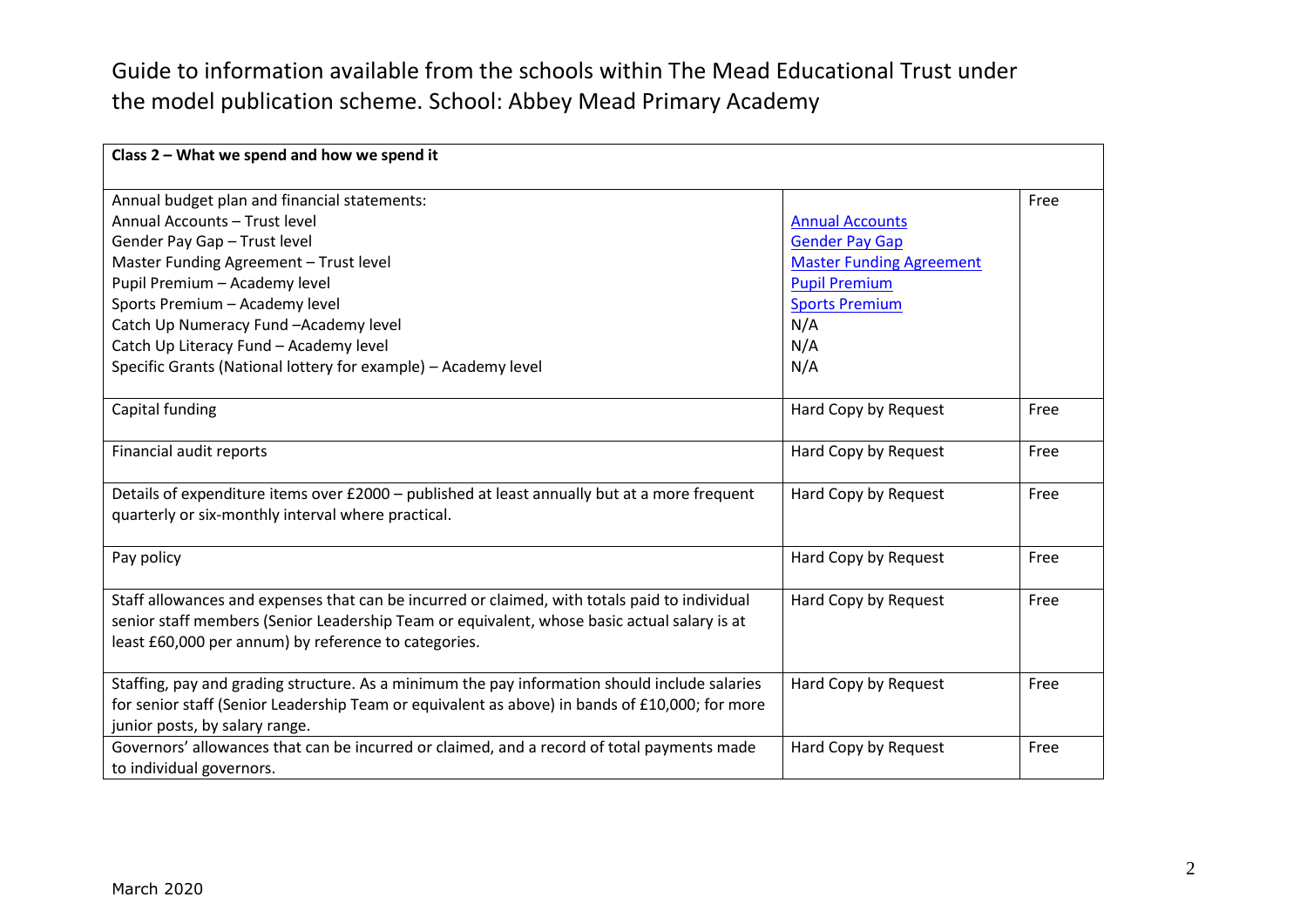| Class 3 - What our priorities are and how we are doing                                                                                |                                                                                                                              |      |
|---------------------------------------------------------------------------------------------------------------------------------------|------------------------------------------------------------------------------------------------------------------------------|------|
| School profile (if any)                                                                                                               | https://www.abbey-<br>tmet.uk/our-                                                                                           | Free |
| And in all cases:                                                                                                                     | academy/principals-<br>welcome/                                                                                              |      |
| Performance data supplied to the English Government or a direct link to the data<br>$\bullet$                                         |                                                                                                                              |      |
| The latest Ofsted report                                                                                                              |                                                                                                                              |      |
| - Summary<br>- Full report                                                                                                            | <b>Academy Performance Report</b>                                                                                            |      |
|                                                                                                                                       | <b>Ofsted Report</b>                                                                                                         |      |
| Performance management policy and procedures adopted by the governing body.                                                           | Hard Copy by Request                                                                                                         | Free |
| The school's future plans; for example, proposals for and any consultation on the future of the<br>school, such as a change in status | Website when applicable                                                                                                      | Free |
| Safeguarding and child protection                                                                                                     | https://www.abbey-<br>tmet.uk/wp-<br>content/uploads/2020/01/Abb<br>ey-Safeguarding-and-Child-<br>Protection-Policy-v9.0.pdf | Free |
| Class 4 - How we make decisions                                                                                                       |                                                                                                                              |      |
| <b>Admissions policy</b>                                                                                                              | https://www.abbey-<br>tmet.uk/wp-<br>content/uploads/2019/10/TME<br>T-Admissions-Policy.pdf                                  | Free |
| Agendas and minutes of meetings of the governing body and its committees. (NB this will                                               | Academy Council Hard Copy by                                                                                                 | Free |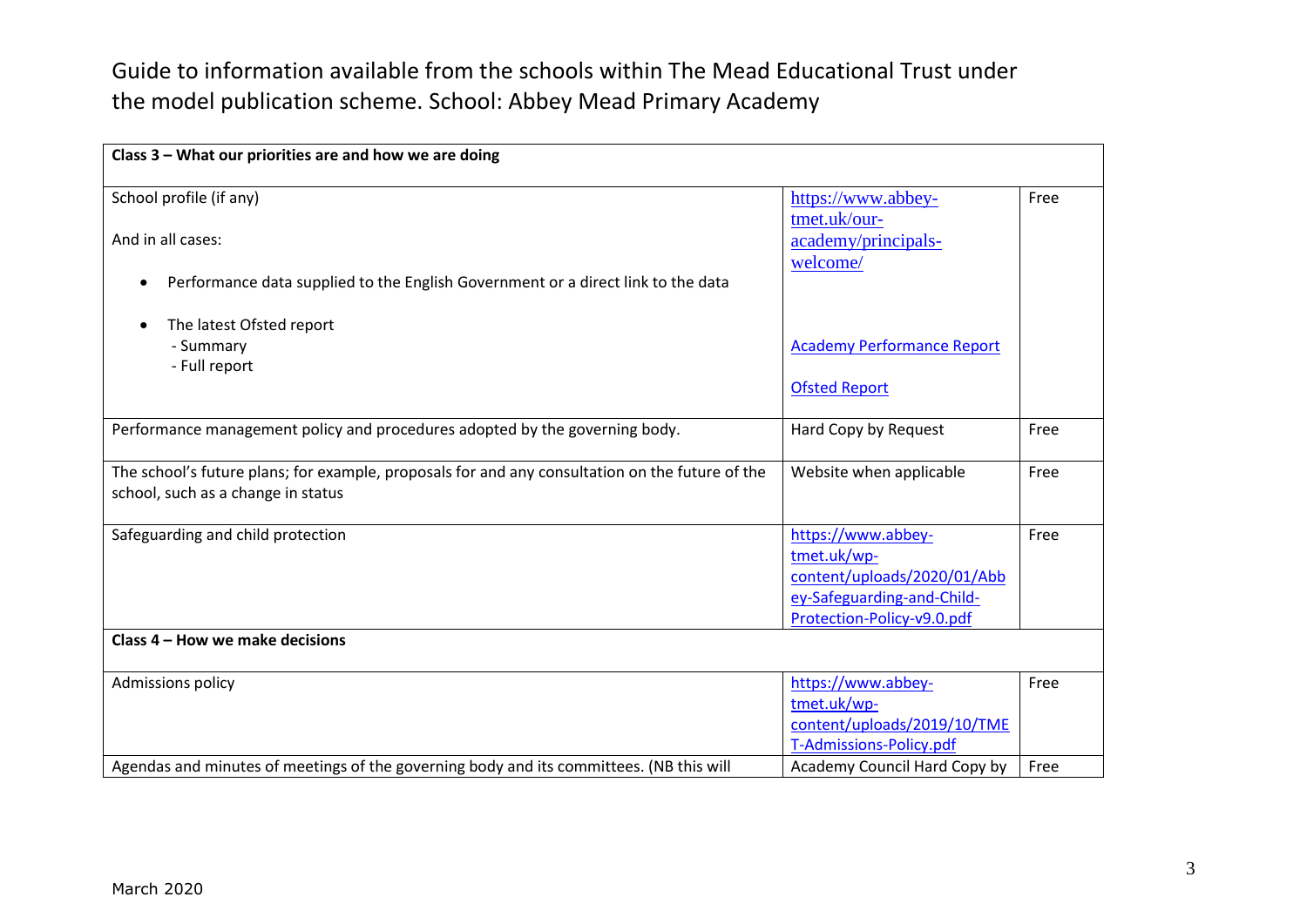| exclude information that is properly regarded as private to the meetings).                       | Request                         |      |
|--------------------------------------------------------------------------------------------------|---------------------------------|------|
|                                                                                                  |                                 |      |
|                                                                                                  | <b>Board of Trustee Minutes</b> |      |
| Class 5 - Our policies and procedures                                                            |                                 |      |
| Records management and personal data policies, including:                                        | https://www.abbey-              | Free |
| Information security policies                                                                    | tmet.uk/our-academy/gdpr/       |      |
| Records retention, destruction and archive policies                                              |                                 |      |
| Data protection (including information sharing policies)                                         |                                 |      |
| Charging regimes and policies.                                                                   | https://www.abbey-              | Free |
|                                                                                                  | tmet.uk/our-academy/policies/   |      |
| This should include details of any statutory charging regimes.                                   |                                 |      |
| All relevant statutory policies required to be published.                                        | https://www.abbey-              | Free |
|                                                                                                  | tmet.uk/our-academy/policies/   |      |
| Class $6$ – Lists and Registers                                                                  |                                 |      |
| Curriculum circulars and statutory instruments                                                   | https://www.abbey-              | Free |
|                                                                                                  | tmet.uk/curriculum/overview/    |      |
| Any information the school is currently legally required to hold in publicly available registers | Hard Copy by Request            | Free |
| Class $7$ – The services we offer                                                                |                                 |      |
| <b>Extra-curricular activities</b>                                                               | https://www.abbey-              | Free |
|                                                                                                  | tmet.uk/curriculum/extra-       |      |
|                                                                                                  | curricular/                     |      |
| Out of school clubs                                                                              | https://www.abbey-              | Free |
|                                                                                                  | tmet.uk/curriculum/extra-       |      |
|                                                                                                  | curricular/                     |      |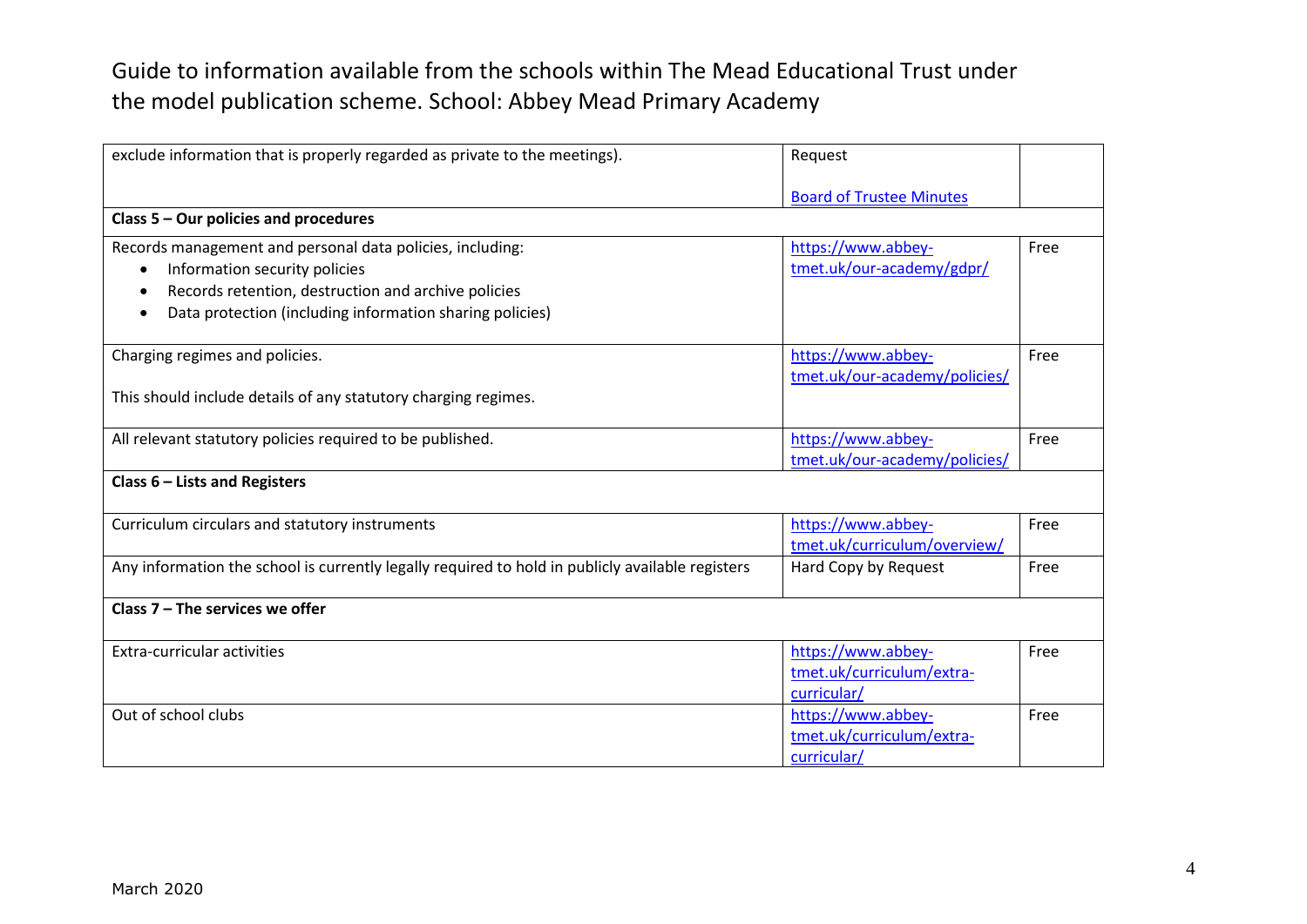| Services for which the school is entitled to recover a fee, together with those fees | Website when relevant.                                                                       | Free |
|--------------------------------------------------------------------------------------|----------------------------------------------------------------------------------------------|------|
| School publications, leaflets, books and newsletters                                 | https://www.abbey-<br>tmet.uk/parents/newsletters/<br>and Hard Copy                          | Free |
| <b>Additional Information</b>                                                        |                                                                                              | Free |
| The academy SEND offer                                                               | https://www.abbey-<br>tmet.uk/our-<br>academy/inclusion/send/                                |      |
| <b>Apprentice Report</b>                                                             | https://www.tmet.uk/wp-<br>content/uploads/2019/11/App<br>rentice-Employment-<br>Figures.pdf |      |